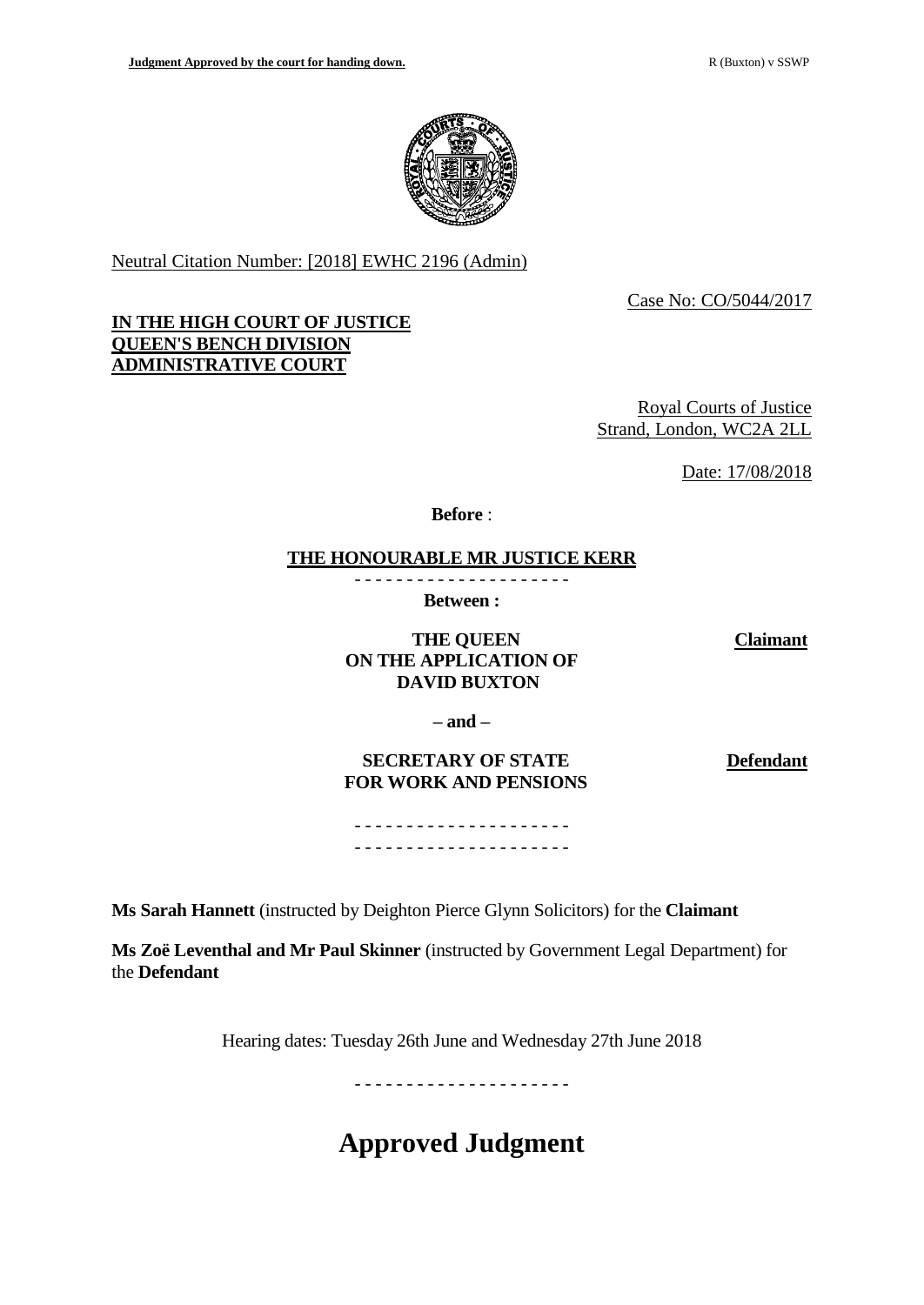# **The Hon Mr Justice Kerr:**

#### Summary

1. The defendant Secretary of State has placed a limit on (capped) the amount of certain payments made under a discretionary assistance scheme established under statutory powers to help people with disabilities to work. The claimant is affected by this and says the cap is unlawful because of a breach of the public sector equality duty and because the cap is indirect discrimination on the ground of disability.

## Facts

- 2. The Employment and Training Act 1973 (the 1973 Act), section 2(1), requires the Secretary of State to make such arrangements as he or she considers appropriate for the purpose of assisting persons to select, train for, obtain and retain employment suitable for their ages and capacities or of assisting persons to obtain suitable employees.
- 3. This may include (section 2(2)(b) and (d)) arrangements to encourage increases in employment and training opportunities for, among others, disabled persons; and may include making payments to persons who provide or use facilities provided for as part of the arrangements or to other persons, as specified in the arrangements.
- 4. The Secretary of State exercised that function in 1994 by setting up the Access to Work Scheme (the Scheme). It provides for funding contributions to increase employment opportunities for disabled people, according to fixed criteria. It operates within a finite budget set by the Treasury, but is demand led, in the sense that payments are made according to the Scheme criteria and are not limited by any ceiling on the total annual amount of payments.
- 5. In December 2010, the then government commissioned Ms Liz Sayce OBE to conduct an independent review into specialist disability programmes including the Scheme and its impact for disabled people. The terms of reference required recommendations on how to achieve better value for money but the recommendations had to be "deliverable within the existing funding envelope...".
- 6. The claimant, Mr Buxton, is a user of the Scheme and is deaf. Current terminology on those with impaired or no hearing is explained in a footnote at the start of the claimant's skeleton argument. The claimant is "Deaf", i.e. his first language is British Sign Language (BSL) and he "identifies as culturally Deaf and part of the Deaf community".
- 7. Here, I use the word "deaf" to mean, unless the context requires otherwise, a person who is either "Deaf" in that sense, or is "D/deaf", a term that includes in addition those who are "hard of hearing" but "do not identify as culturally Deaf and/or [who] have English as their first language and use lip-reading and hearing aids to communicate".
- 8. Mr Buxton began working for the charity Scope in 2006. He received funding under the Scheme. He was working there when, in 2010, the then government commissioned an independent review by Ms Sayce of its specialist disability programmes, including the Scheme. Her report (the Sayce report) was called *Getting in, staying in and getting on; disability employment support fit for the future*. It was published in June 2011.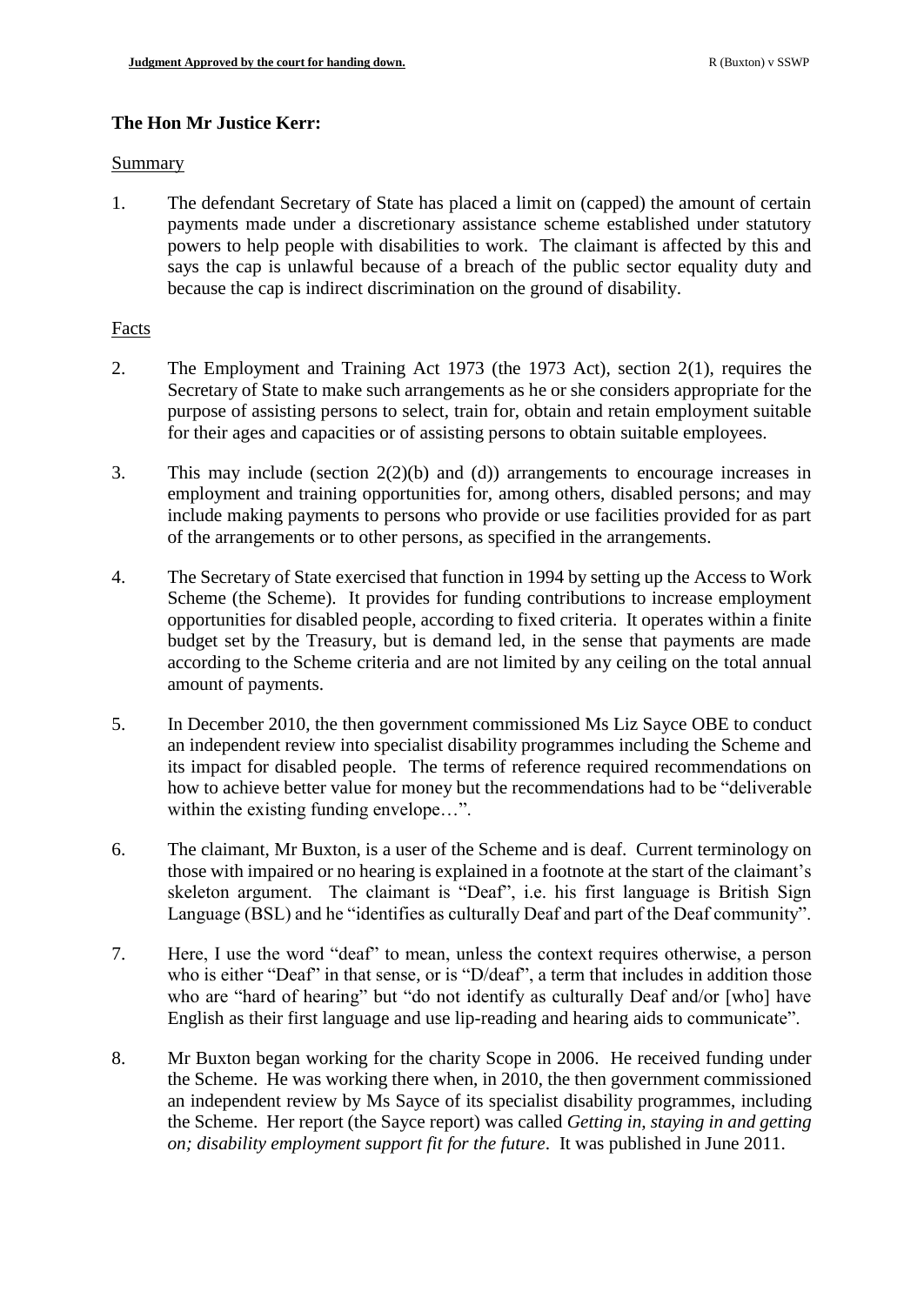- 9. I was taken to passages in the Sayce report. It recommended increased funding for the Scheme and increased coverage for more disabled people. It suggested the Treasury would achieve a net return of £1.48 for every pound spent. It recommended increased publicity to encourage more applicants. Value for money would be achieved, broadly, by investment in disabled persons helping them to become more productive.
- 10. The Sayce report stated that the proportion of the budget spent on existing users was increasing year on year. Use of the Scheme was disproportionately low among people with mental health and learning difficulties. Statistics were included, breaking down the then 37,290 users by type of impairment. Persons with back and neck problems, visual and hearing impairments were at or near the top of the list by number of users.
- 11. In 2011, Mr Buxton moved from his job at Scope to a new post at the British Deaf Association. He continued to receive support from the Scheme, at a decreased level because he was working mainly with other users of BSL and therefore required a lower level of support. New guidance on use of the Scheme was introduced at the time the Sayce report was published.
- 12. Public consultation on disability employment support took place in the latter part of 2011. In March 2012, the government announced a command paper on strategy for disability employment programmes and confirmed that it accepted the recommendations in the Sayce report, subject to setting up an expert panel to hold further discussions with interested parties and consider how the recommendations should be implemented.
- 13. In 2012 or 2013, the government amended its guidance on the Scheme to introduce what became known as the "30 hour rule": if a full time support worker were required, e.g. for 30 hours or more each week, that should normally be funded on an annual salary basis rather than a freelance hourly basis. This did not work well for deaf users of the Scheme.
- 14. The reason was that many BSL interpreters, in high demand, preferred to work by the hour and few were willing to work on a salary basis. In June 2014, during the course of the expert panel's discussions and deliberations, the then minister announced suspension of the 30 hour rule for new Scheme claimants. The minister also announced an internal departmental review of the Scheme.
- 15. At about the same time, the House of Commons Work and Pensions Select Committee (the Select Committee) announced that it too would be enquiring into the Scheme. Meetings and events were held and there were contributions from interested parties including charities working for people with disabilities and providers of BSL interpretation services.
- 16. The Select Committee reported in December 2014. The report emphasised that attracting new entrants with only a marginally increased budget created a risk of "bearing down on the awards of people who happen to have relatively high cost needs". The report recommended increased funding to avoid this and discussed certain technical options for persuading the Treasury to agree.
- 17. In the report, the Select Committee noted that the minister did not support the suggested £1.48 net return for every pound spent and that he had asked officials to "undertake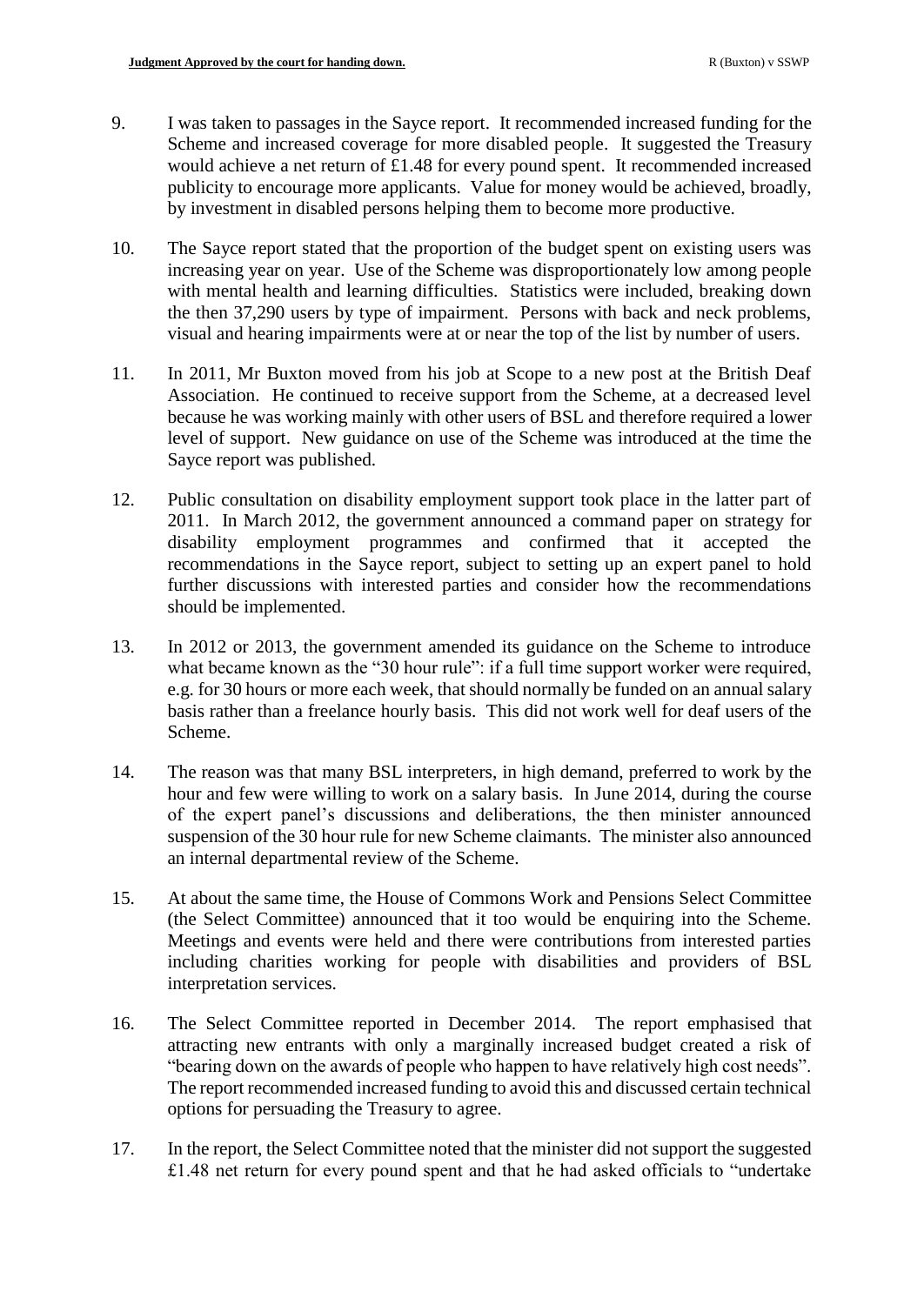some analytical work" on the cost effectiveness of the Scheme, which would be necessary to persuade the Treasury to agree to increased funding.

- 18. The committee welcomed the Secretary of State's intention to increase the number of recipients of Scheme funding. It considered that priority should be given to "supporting people with mental health problems, and other more hidden intellectual, cognitive and behavioural impairments, and learning disabilities, to gain and continue in employment".
- 19. In relation to the suspended 30 hour rule and the effect on deaf people in need of BSL interpreters, the Select Committee recommended that the Department for Work and Pensions (the department) should consult the BSL interpreting profession to establish agreed maximum hourly rates and should only apply the 30 hour rule, if at all, in cases where a salaried interpreter was known to be actually available.
- 20. In the wake of the Select Committee report and the Sayce report, Mr Buxton and others took part in three meetings with government, at which he represented the British Deaf Association which, in turn, represented the UK Council on Deafness in the discussions. These took place from December 2014 to February 2015. In March 2015, the Scheme guidance was amended to exclude BSL interpretation from the scope of the 30 hour rule.
- 21. In advance of the government's response to these developments, a draft equality analysis was prepared for consideration before making the decision on how to respond. I have the subsequent final version, published in May 2015 and featuring, I am told, minor differences from the draft version considered by the Secretary of State before announcing the decision. It is not necessary to focus on the differences between the draft and final versions.
- 22. The equality analysis of 2015 (the EA 2015) began by setting out the content of the public sector equality duty under section 149 of the Equality Act 2010 (the 2010 Act). The nature of the Scheme was then outlined. It was emphasised that the Scheme is not intended to replace reasonable adjustments the employer is obliged to make, but involves provision over and above that; and that provision should meet the minimum needs of the "customer", i.e. the disabled person, in the most cost effective way.
- 23. The 2015 EA went on to note the challenge of running a demand led Scheme on a finite budget while increasing the number of funding recipients. A balance had to be struck between "meeting customer need" and "achieving value for money". Among ways of achieving the latter aim would be the setting of caps on "high-value awards", with "transitional protection".
- 24. Capping was then considered in detail. To achieve the right balance between the need to support as many users as possible, and what it is reasonable to offer individual users, the option of setting a "cap on the maximum value of support per user" was considered. While such a cap might be seen as "arbitrary", setting a cap at "a multiple of average salary" would reflect the point that "many high-value awards purchase the wages of support workers".
- 25. Potentially available savings were then tabulated, assuming the setting of a cap at three differing rates. This showed the amount of money that would be freed up by setting the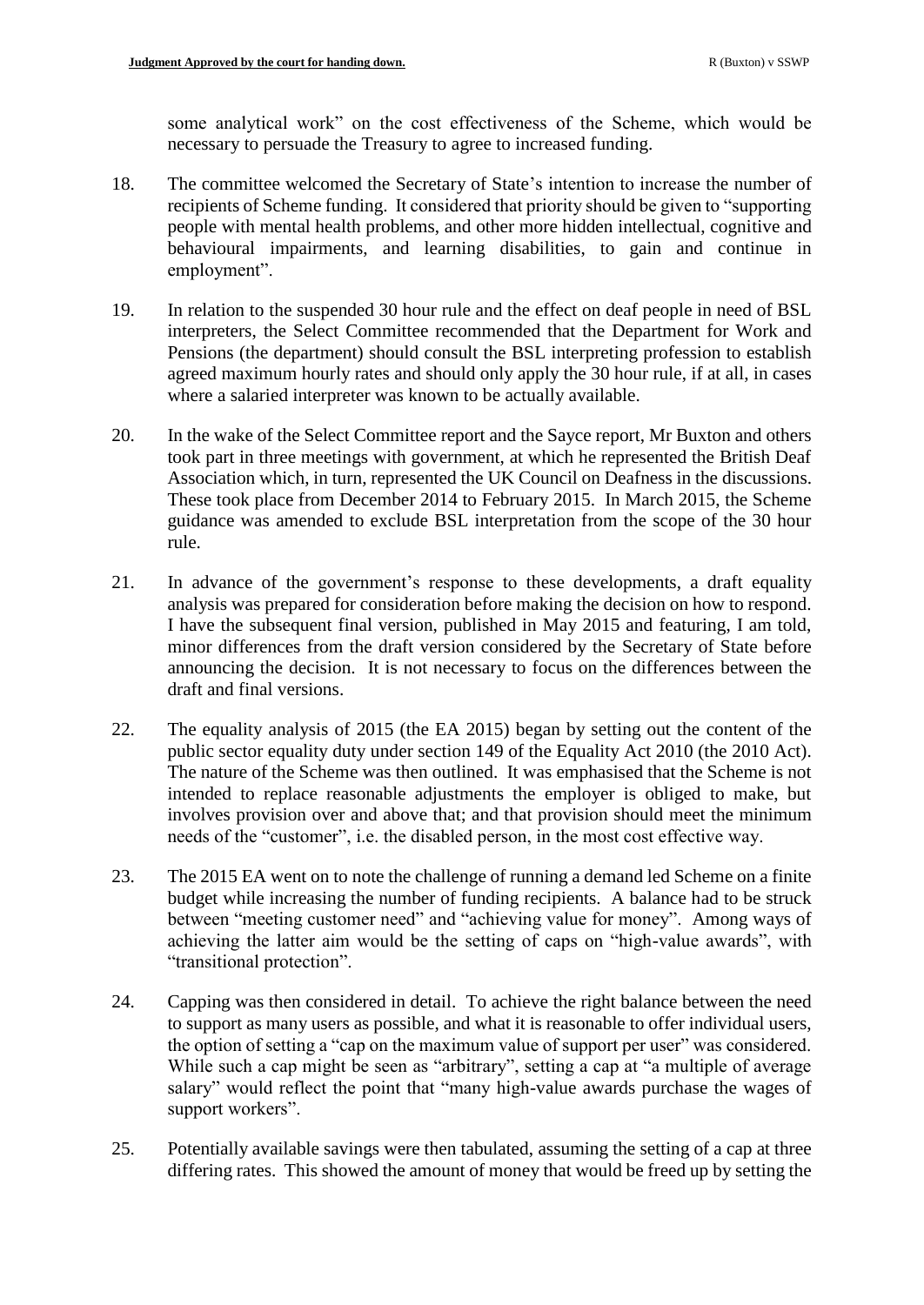cap at each of the three levels and the approximate number of additional users who might receive an award, averaged at the 2013-14 average level of award, namely £3,045.

- 26. The number of users affected by a cap was then forecast in a table. If the cap was set at the highest of the three proposed levels, namely double average salary, or £54.4k, the answer was 79 people, or 0.2 per cent of users as at 2014-15; 94 per cent of them deaf. The amount saved would be 1 per cent of the overall budget of about £124 million.
- 27. At the other end of the spectrum, if the cap were set at full time average salary, or £27.2k, 540 people would be affected, amounting to 2 per cent of users, 67 per cent of them deaf; making a saving of £7.92 million, or 8 per cent of the overall budget. The observation was made that wherever on that spectrum the amount of the cap were set, the majority of those affected would be deaf users.
- 28. The 2015 EA went on to consider the "[e]quality impact". An unknown feature discussed was whether employers would cover the shortfall or whether there might be damage to relations between disabled and non-disabled people, and whether employers might be put off employing disabled people. Lacking "the evidence to be able to quantify either of these risks", the department would "take steps to monitor the impact and … consider if further flexibilities are required should an adverse impact be found".
- 29. Next, it was noted that deaf users then receiving high value awards may be "especially affected by capping". Again, the evidence needed to quantify the impact was lacking, though the tabulated information did provide a "worst case scenario". The department would "continue to monitor the impact" and consider further changes should it detect "an adverse impact on disabled people in general, or upon a particular group of disabled people… ."
- 30. What are called mitigation measures, to soften the blow to those who may be adversely affected, were then considered. There were three: first, a possible change in employer behaviour; second, increased access to "technology solutions and training"; and third, transitional cushioning, giving users time to adapt to the cap before its arrival. A notice period of three years for existing users and of six months for new users was proposed.
- 31. While it was "difficult to quantify what effect these mitigating factors … would have on the equality impact of capping", the department would "continue to monitor this if capping is implemented and will consider further flexibilities if an adverse impact upon equality emerges". It was noted that to increase the numbers of disabled people using the Scheme is to support the rights of disabled people to work equally with others. A cap achieves this, while maintaining "significant levels" of funding for existing affected users.
- 32. The EA 2015 included a later, separate section on the position relating to BSL interpreters. Responding to the Select Committee's proposal for agreed hourly rates for BSL interpreters, the EA 2015 proposed "central contracting" through a commercial framework agreement. This, it later transpired, was not successfully negotiated. The 30 hour rule should, it was suggested, be discontinued altogether; its particular impact on deaf people was noted.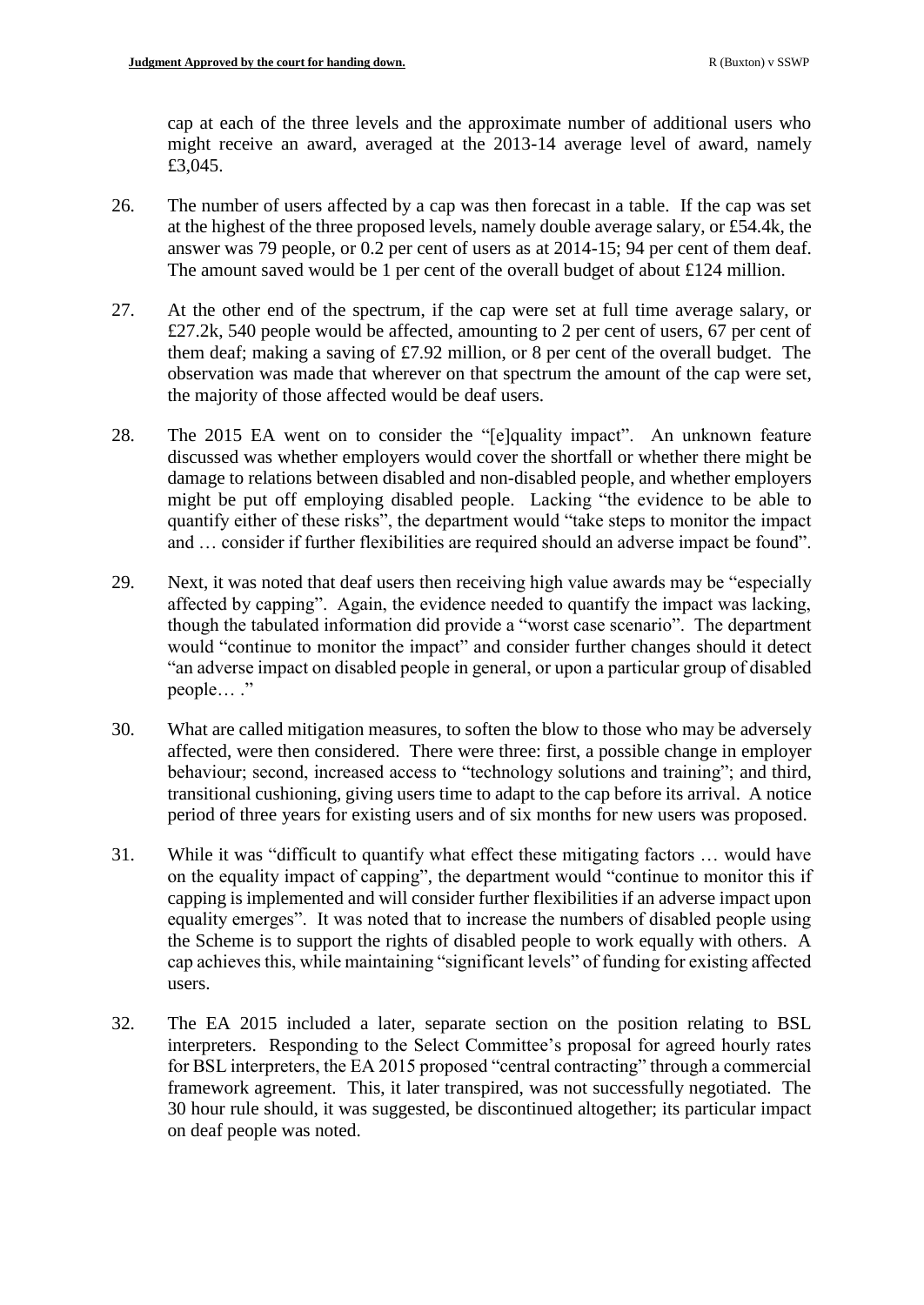- 33. On 12 March 2015, having considered the draft version of that assessment, the Minister for Disabled People announced the government's decision in the House of Commons. From October 2015, awards would be capped at one and a half times average annual salary, setting a limit of £40,800 per person per year, uprated annually. Those receiving more than £40,800 would not be subject to the cap until April 2018.
- 34. The three year notice period would, said the minister, help them and their employers adjust; specialist teams from the department would help with advice on reasonable adjustments and greater use of technology. Mention was also made of discussions to develop a framework agreement for translation services including BSL interpreters which, it was hoped, would lead to transparent rates from the summer of 2015. The 30 hour rule was abolished.
- 35. The final version of the EA 2015 was published in May 2015. The proposed framework agreement with agreed hourly maximum rates for BSL interpreting services did not come into being in the summer of 2015, and has not done so since. Then in September 2015, just before the cap was to start for new Scheme users, the government responded to the Select Committee's report.
- 36. The cap, said the government, would affect 200 existing users whose awards would be protected until April 2018. In response to the Select Committee's invitation to undertake research to support a request for additional funds, the government said that officials "have undertaken research to explore the potential costs and benefits of Access to Work expenditure including the impacts on social security and income tax returns".
- 37. However, no estimated or forecast figures had emerged from this exercise, mainly because there was no available "comparison group against which to assess the difference the programme makes to someone's likelihood of being in work". The government would continue to "build the evidence base with stakeholders' input to understand the value Access to Work adds".
- 38. The cap then came into force from October 2015. The department wrote to Scheme funding recipients about the changes. The British Deaf Association met the minister to discuss the changes. Evidence on the market for BSL interpretation services was called for. Mr Buxton was involved in these activities in his capacity as a representative of the British Deaf Association.
- 39. During 2016, Mr Buxton applied successfully for the job of chief executive officer of Action for Disability. But he did not immediately take up the post. In November 2016, he emailed the department raising concerns about his support needs in his new job and the impact of the cap, which would apply to his reassessed award once he took up the post. Mr Buxton's request was for annual BSL support of over £100,000, far in excess of the cap.
- 40. The department wrote to him on 12 April 2017 awarding him £37,847.75 for the period from 8 May 2017, the start date for his new job, until 31 March 2018, the end date for transitional protection. The cap then stood at £42,100 per annum, but Mr Buxton's award was protected at the October 2015 level of his award. Thus, the £37,847.75 represented his annual award as at October 2015, prorated for the part year period from 8 May 2017 to 31 March 2018.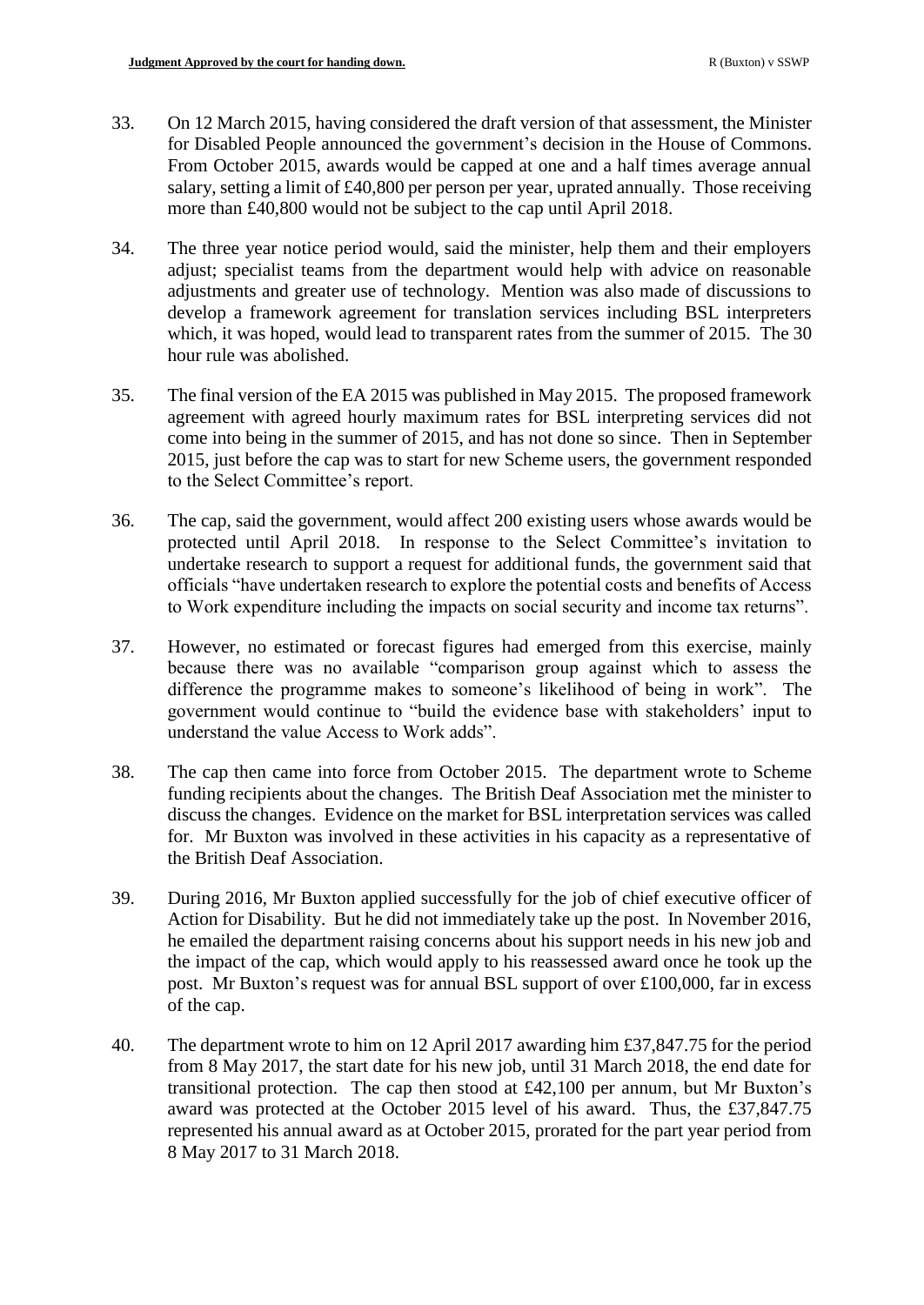- 41. Mr Buxton was not happy with the award. He started his new job as CEO of Action for Disability on 8 May 2017. He experienced difficulty making himself understood by his staff because, he explained in his witness statement, he did not have enough access to BSL interpreter services. The UK Council on Deafness was also, at the time, lobbying to get the cap overturned. Mr Buxton was concerned both on his own behalf and for deaf people generally.
- 42. The department's witness, Mr Stuart Edwards, has taken issue in his evidence with Mr Buxton's claimed assessment of his own support needs; he maintains that Mr Buxton had available to him support worth over £62,000, taking account of adjustments voluntarily made by his employer. I need not resolve this satellite dispute which is relevant to neither ground of challenge. There is no rationality challenge to the assessment of Mr Buxton's personal award.
- 43. In July 2017, the department published a "market review" of BSL provision. The main problem was that demand far outstripped supply. The review found that most good and reputable full time BSL interpreters would work for around £250 per full day in London and the south, representing an hourly rate of about £35 for a seven hour day; whereas agencies would often charge £300 to £500 for a full day's work.
- 44. In mid-July 2017, Mr Buxton applied for reconsideration of his award. He argued in detail against the cap in principle, as he considered it unfair, and against the amount of his own award, arguing that his needs had changed. The response letter of 27 July 2017 explained the reasoning in more detail but did not alter the decision. The transitional protection up to 31 March 2018 apparently did not extend, at least in Mr Buxton's case, to increasing an uncapped award due to increased need, for the period down to 31 March 2018.
- 45. The matter then moved in the direction of litigation, with pre-action protocol correspondence exchanged. The claim was issued on a protective basis, on 26 October 2017, challenging the decision of 27 July 2017 to cap Mr Buxton's award and seeking a declaration that the staff guidance giving effect to the cap is unlawful. Damages were also claimed.
- 46. The government and MPs continued to consider the matter after the claim was issued. Transitionally protected users were invited to have discussions with specialist staff from the department, to discuss managed personal budgets and workplace assessments. Officials of the department met representatives of charities active in the sector, including the UK Council on Deafness.
- 47. In January 2018, Cockerill J granted permission for the claim to proceed, limited to the two grounds now before me. She rejected as unarguable the proposition that the Scheme, being discretionary in nature, was a social security scheme for the purposes of article 1 of the first protocol to the European Convention, and article 14 thereof, and she rejected as unarguable a proposed irrationality ground of challenge.
- 48. In February and March 2018, the equality analysis in EA 2015 was updated by a further document (the EA 2018). I have the version that was considered by the minister, as well as the later published version. The earlier version looked at the numbers affected by the cap and those afforded transitional protection up to 31 March 2018. It was noted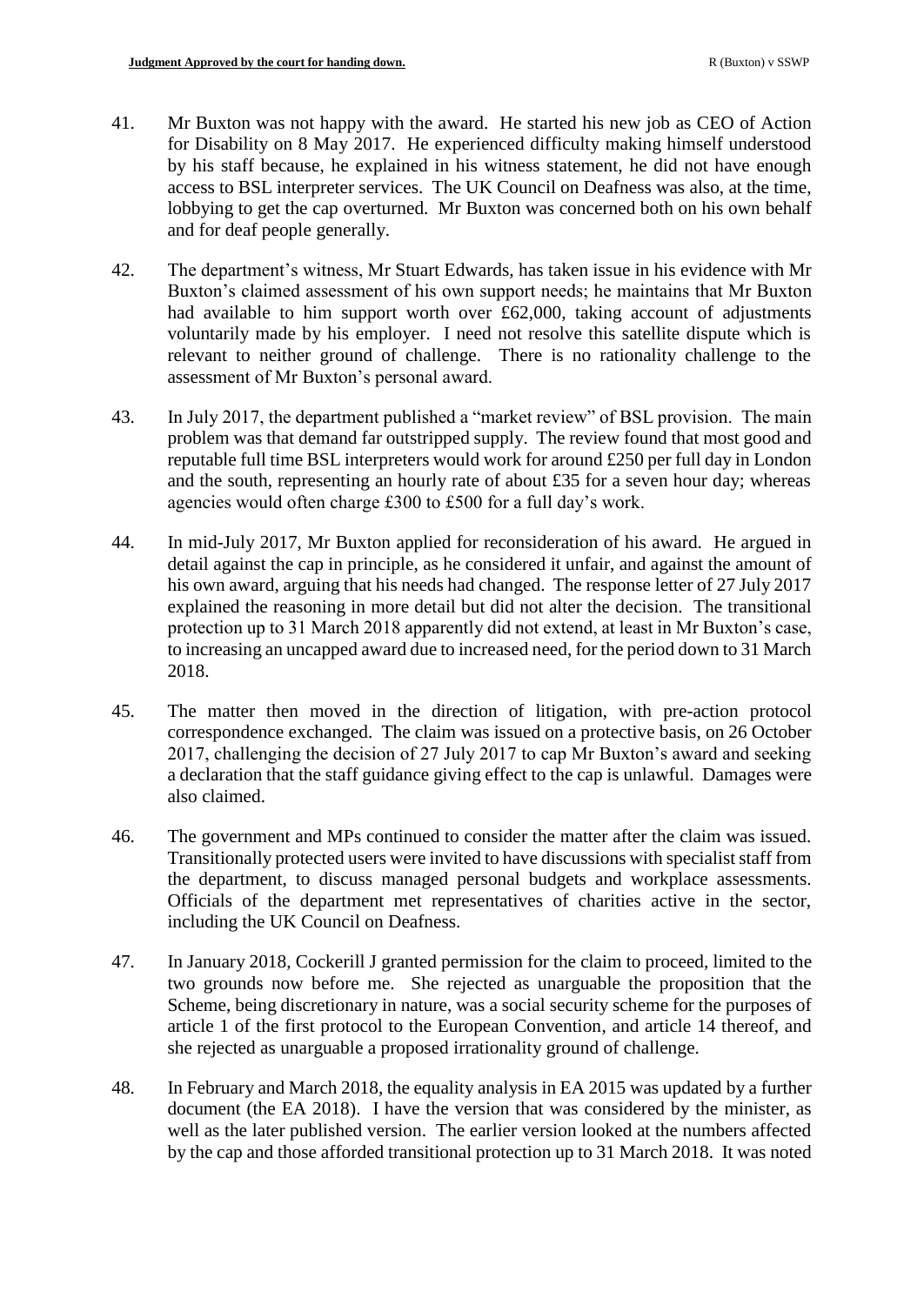that there was a division of opinion between those opposed to any cap, in principle, and those not so opposed.

- 49. Reference was made to the twin aims of increasing the contribution of employers to provision of support, and liberating resources to enable new entrants to join the Scheme. Five options were considered, one of which was to leave the 2015 decision unchanged. The other four involved changing either the level of the cap, or the duration of transitional protection, or both, or introducing further "supporting mitigations".
- 50. The impact of the cap on those affected, and the impact on those whose transitional protection was about to end, was considered with some statistics and tabulated information. About 42 per cent, or about 80 of the 200 people entitled to transitional protection, had reduced their spend to below the April 2018 cap of £43,100. This had saved £2.4 million, which had become available to support new entrants to the Scheme.
- 51. There was clear recognition that disability type was the main feature distinguishing capped and uncapped users of the Scheme. Deaf people were disproportionately affected by the cap, along with, to a lesser extent, the visually impaired. This was because their support needs, principally for BSL interpreters, were the most expensive. Concerns were noted that the cap could prejudice their position at work, isolating them and acting as a "glass ceiling".
- 52. The response to these arguments in the EA 2018 could be characterised by the French proverb which translates as "you cannot make an omelette without breaking eggs". The Scheme was not intended to eliminate all difficulties experienced by people with every type of disability. Distribution of the finite budget as between users with different disability types had to balance meeting individual needs against broadening the range of those receiving support.
- 53. The authors of the EA 2018 noted, however, that evidence of a positive response from employers was scant and disappointing; "further behaviour change is needed because employers are not sufficiently discharging their statutory reasonable adjustment duties". They recognised the adverse impact on the 120 or so individuals affected by the cap, whose needs remained in excess of it. The conclusion was to reject the status quo:

"… whilst we maintain that the current cap in principle is necessary and proportionate in light of the points made above in its favour, we also consider the potential impact of varying the cap or [transitional protection] level/duration."

- 54. After discussion of the likely financial impact of the other options, the authors favoured "Option D", which involved no change to the transitional protection ceasing from 31 March 2018, but raising the cap from one and a half times to twice average annual salary, despite the resulting reduction in savings of about £975k. This would mean, they estimated, that over 80 per cent of the original transitionally protected group would be brought within the level of the cap.
- 55. They also estimated that assuming a working year of 230 days, an individual award would purchase support of just under £250 per day, which closely corresponds to the figure of £260 for a full day of BSL interpretation, according to the suggested rates published by the National Union of British Sign Language Interpreters (NUBSLI), for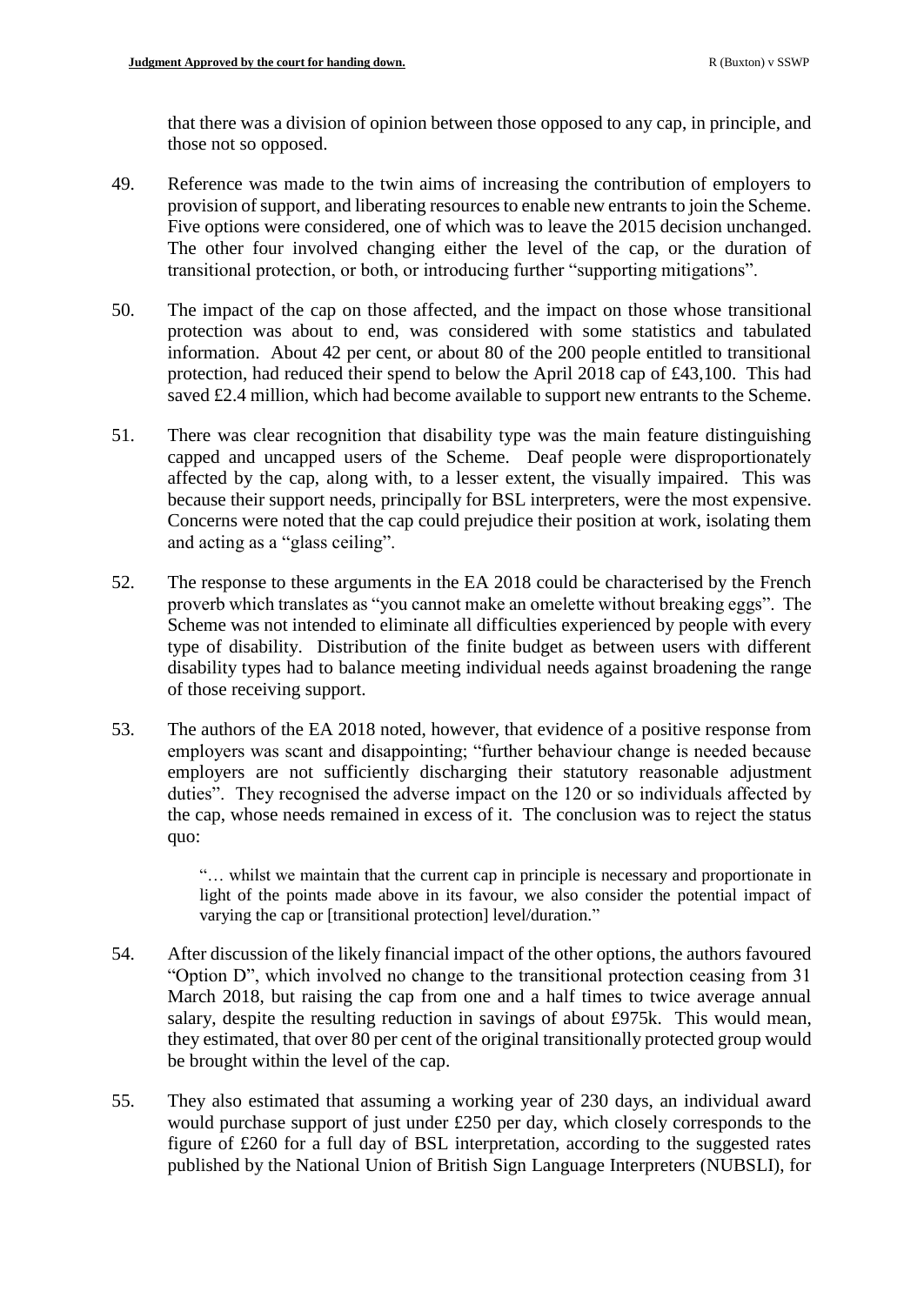London and the south east; the suggested daily rate for the north east being lower, at £210.

- 56. The EA 2018 ended by saying that the department would continue to monitor the impact of the cap, in particular by recording changes to employers, jobs, roles, hours worked and seniority. There was no analysis of any research done into the cost effectiveness of increasing funding for the Scheme and no evidence that any progress has been made on that front.
- 57. After considering the EA 2018 as it then stood, the Secretary of State told the House on 20 March 2018 that the average spend among the remaining transitionally protected Scheme users had decreased from about £57,000 each to about £45,000 each; that this suggested it was achieving its "intended incentive effects on individuals and employers to make best use of funding as well as freeing over £2 million per year, to support growing numbers …".
- 58. The minister declared herself "persuaded that the principle of the cap is sound, balancing the need to provide support to the largest number of people, and at a significant level for some, with the need to make the best use of public funds". She announced that the cap would rise to £57,200 per year, double average annual earnings, from its then current level of £43,100.
- 59. There would be further measures to help those affected: "extra support to customers with high-value awards via automatic workplace assessments promoting available technology and reasonable adjustments and voluntary cost-share from employers" and, among other things, "continued monitoring of the impacts [of] the cap" and "discretion in exceptional cases of multiple disability" to apply different rules.
- 60. On 24 March 2018, Mr Buxton made a request from the department for funding support of £67,200 for the year from 1 April 2018 to 31 March 2019. The response from the department was to award him £57,200, the amount of the cap which was £10,000 less than he had requested. The decision maker recognised that he needed £280 per (working) day for a BSL interpreter.
- 61. In May 2018, the final version of the EA 2018 was published. There were differences from the earlier version the minister had considered. Most notably, there was an estimate of "behavioural impact" of setting the cap at twice average annual salary, which though "difficult to quantify" was thought to be "around £3.4mpa" (millions of pounds per year). This figure did not feature in the version dating from February or March 2018.
- 62. Mr Buxton applied, on 31 May 2018, to amend his application so as to challenge, on the same grounds as before, the decision of the minister announced on 20 March 2018. The Secretary of State did not agree to the amendment, but accepted before me that I should grant or refuse the application to amend, and permission to bring the claim as amended, according to whether I consider the amended case to be arguable.

# First Ground: Public Sector Equality Duty

63. It is said there was a breach of the duty enacted by section 149 of the 2010 Act. The issue is whether the Secretary of State had "due regard" to the three legislative goals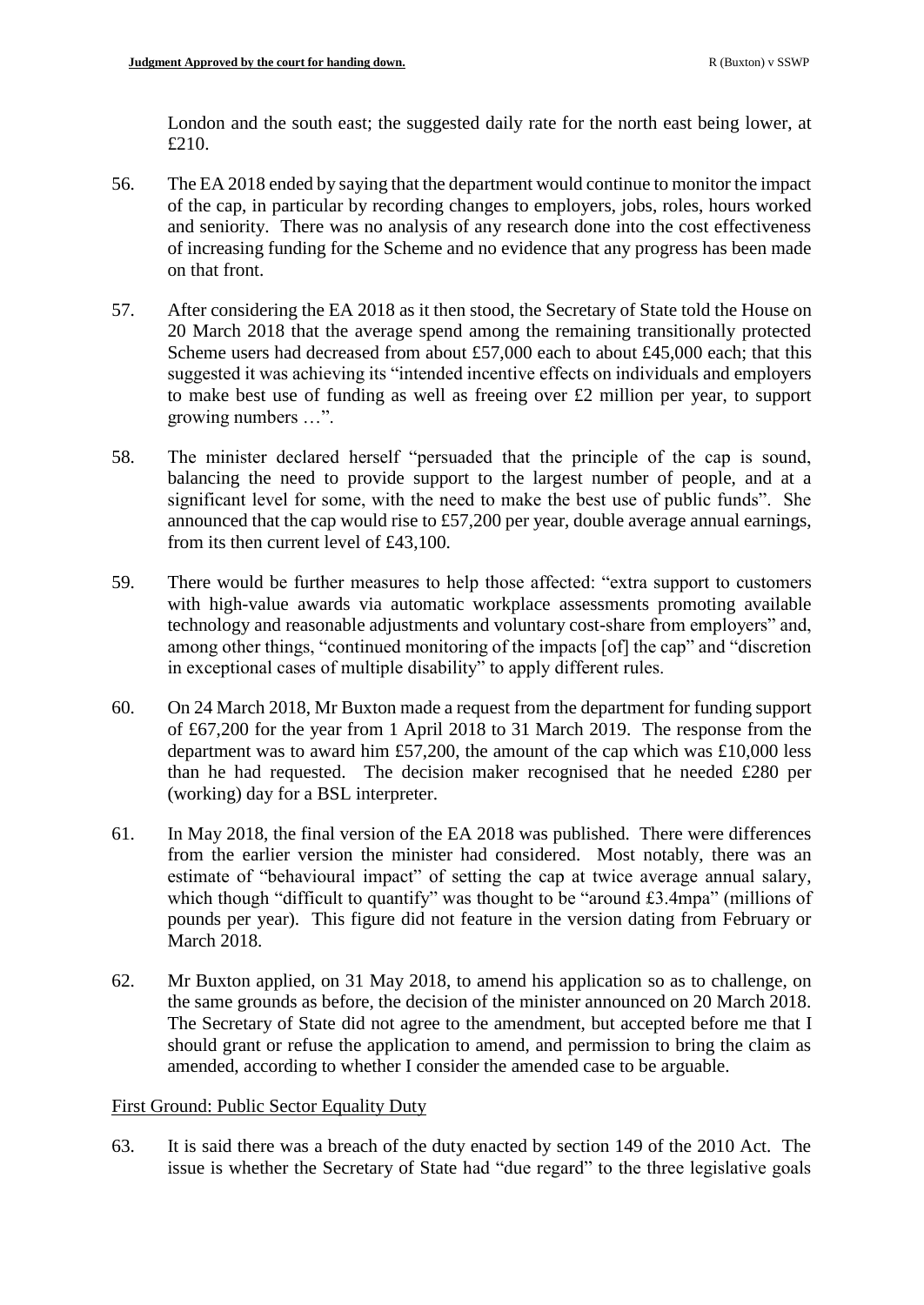set out in section  $149(1)(a)$ , (b) and (c): the need to eliminate discrimination, harassment, victimisation and other conduct prohibited by or under the 2010 Act; to advance equality of opportunity between those with a relevant protected characteristic and those without it; and to foster good relations between those with, and those without, a protected characteristic.

- 64. Advancing equality of opportunity under section 149(1)(b) involves (see section  $149(3)(c)$ ) having due regard, in particular, to the need to remove or minimise disadvantages suffered by persons who share a protected characteristic, the need to take steps to meet the needs of persons who share a relevant protected characteristic and those who do not; and encouraging persons who share a relevant protected characteristic to participate in public life or other activities in which participation by such persons is disproportionately low.
- 65. No issue of law divides the parties. The issue is one of fact; did the Secretary of State have the necessary "due regard" to the matters set out in the section? The nature of the "due regard" obligation has been articulated by the higher courts in many well known cases. Since there was no difference between the parties on the law and this is now well travelled ground, it is unnecessary to repeat the propositions derived from those cases.
- 66. For Mr Buxton, it is submitted that when deciding to revise the cap from 1.5 times average annual salary to double average annual salary, the Secretary of State failed to do enough to ascertain and assess the true impact of the revised cap on deaf people, just as her predecessor in 2015 had failed to do so when imposing the initial cap of 1.5 times average annual salary. In summary, he submits that the enquiries were too superficial, the statistics are too bald and the impact on human lives that underlies them was insufficiently explored.
- 67. The first part of the argument asserts a failure to do the research needed to make the assessment of the effect on the lives of those affected. Mr Buxton complains that there was not enough information about employer behaviour since the 2015 cap; having acknowledged in 2015 that increased assistance from employers was needed and monitoring would be undertaken, that was not done. Nor was there an adequate assessment of the effect of the revised cap on the deaf people most affected by it.
- 68. In more detail, Mr Buxton argues that the sub-groups of those affected should have been identified and the effect on each analysed separately: those without transitional protection or whose transitional protection had ended, including Mr Buxton; those entitled to transitional protection who had managed to reduce their spend; those entitled to transitional protection who had not managed to reduce their spend; and those who had not applied at all, or had applied for a lower spend than they would have done but for the 2015 cap.
- 69. Ms Hannett, for Mr Buxton, engaged in a long and detailed written critique of the equality analysis in the EA 2015 and EA 2018. It amounted to an argument that the impact of the cap on the various categories of Scheme users was not sufficiently assessed. The questions were not sufficiently searching. Had employers made up the shortfall in provision since the 2015 cap arrived in October that year? What did it mean in practice to reduce one's spend? What were those who did so going without?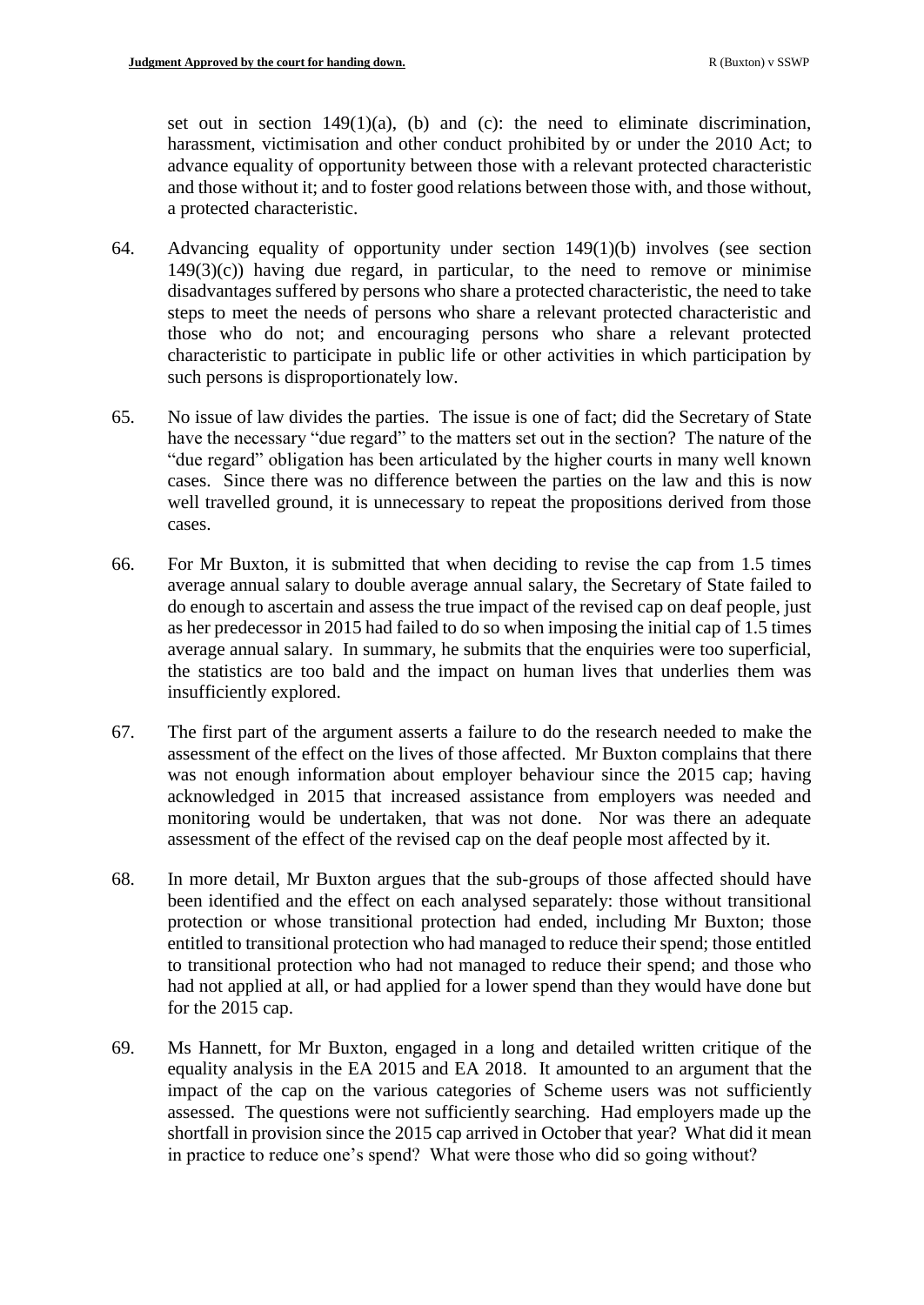- 70. These kinds of questions were, Ms Hannett submitted, not answered because they were not asked by the Secretary of State of himself in 2015, nor of herself in 2018 when the updating EA 2018 was produced. For example, the 2018 EA says that in the case of the approximately 40 people entitled to transitional protection who had not managed to reduce their spend, the revised cap would mean that 90 per cent of their assessed needs were met. What about the loss of the other 10 per cent? The EA 2018, it is said, does not provide a "qualitative analysis" of what losing that 10 per cent would mean in practice.
- 71. Further, the expectation in 2015 that employers would step up their provision of reasonable adjustments to perform properly their legal duty to do so, had not been realised by March 2018. The provision of such adjustments, for example in the form of auxiliary aids, had not been measured. This approach is in any case flawed, submitted Ms Hannett, because the Scheme is supposed to provide support for adjustments the employer is *not* required to provide; it is not supposed to duplicate adjustments the employer *is* required to provide.
- 72. Mr Buxton also charges the minister with a failure to heed what is said in section  $149(3)(c)$  of the 2010 Act. The successive secretaries of state had both given higher priority to increasing the number of participants in the Scheme than to maintaining the standard of provision for those already in it. Yet, said Ms Hannett, participation is not just about numbers; it is also about the level at which participants can take part.
- 73. The two EAs, she said, had failed to grapple with "the fact that those affected by the Cap are likely to be D/deaf people in professional, managerial or leadership roles …". It was said that the Secretary of State dismissed as irrelevant concerns that the cap would act as a glass ceiling, particularly for deaf people. The width of the enquiry required to comply with the public sector equality duty could not be cut down by ignoring the capacity in which Scheme participants are employed, as well as the fact of being employed at all.
- 74. It was argued that this approach overlooked the need stated in section 149(3)(a) of the 2010 Act to remove or minimise disadvantages suffered by persons with a protected characteristic that are connected to that characteristic; and the need articulated in section 149(3)(b) to take steps to meet the needs of persons who share one of the characteristics that are different from those who do not share it. Finally, it was said that the EA 2018 did not address "the duty to [have due regard to the need to] foster good relations between disabled and non-disabled people": section 149(1)(c) of the 2010 Act.
- 75. For the Secretary of State, Ms Leventhal emphasised that the purpose of the exercise was to improve the position of disabled people in the workplace, albeit subject to financial constraints. The Scheme operates to contribute to the needs of its disabled users; it is not designed or required to meet all their needs. The decisions, first to impose a cap and then to raise it, were properly concerned to address equitable distribution of available funds as between people with different types of disability, while achieving value for money.
- 76. Mr Buxton's attack on the equality analysis amounted to no more than "forensic criticisms" of the EA 2015 and EA 2018 and disagreement with the result of the exercise, rather than establishing any failure to have due regard to the legislative goals set out in section 149 of the 2010 Act. There may be disappointment that the cap was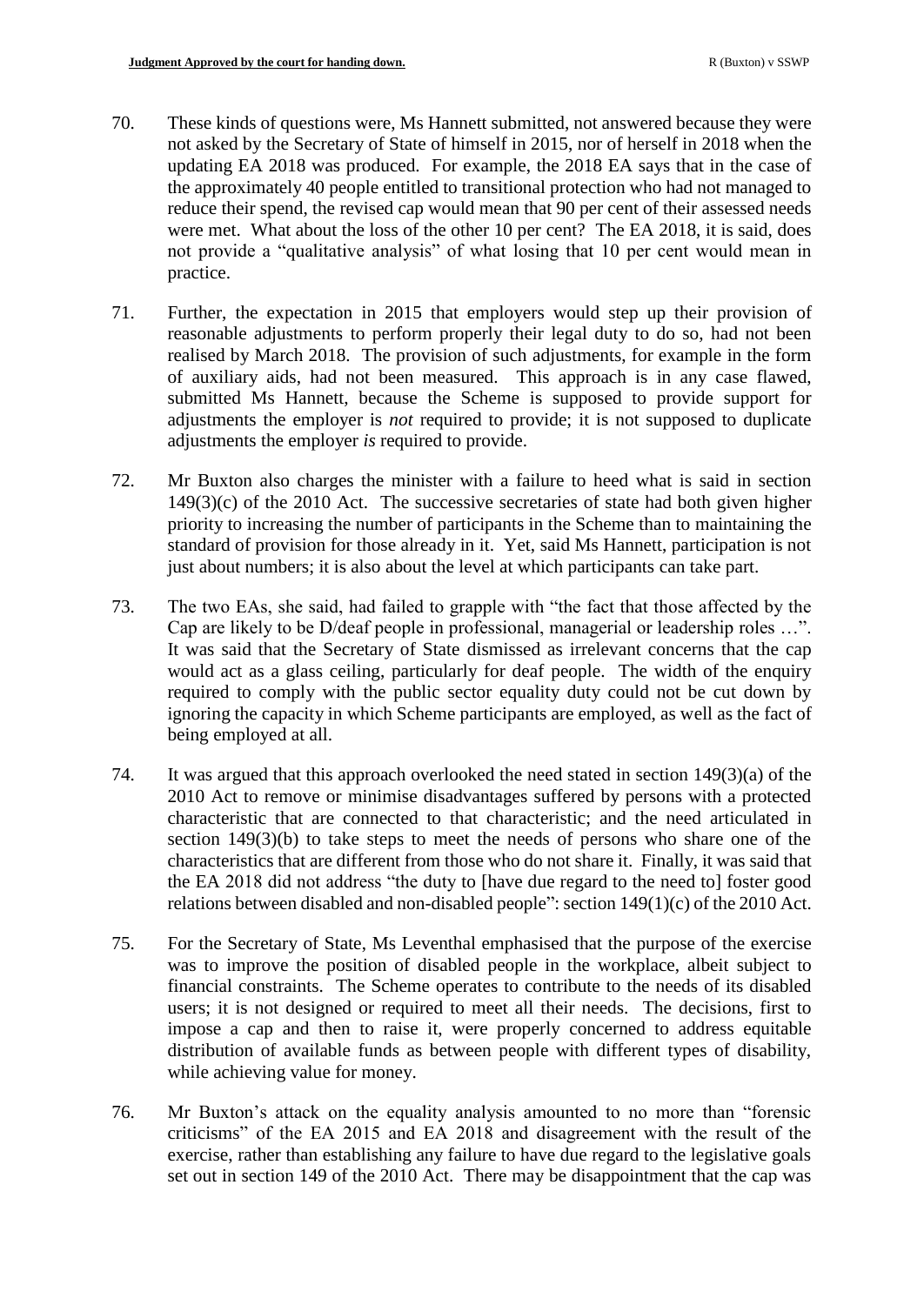not raised further or abolished in 2018; but it is unreal to say that raising the cap, which impacted most on deaf people, involved a failure adequately to address the needs of those same deaf people.

- 77. Ms Leventhal pointed out that the two EAs had to be seen, not in a vacuum but in the context of an evolving debate going back to the Sayce review in 2010-11, the Select Committee report, and numerous meetings and discussions with campaigning organisations and representatives of disabled people. It was for the minister, not the court, to determine what weight should be given to equality considerations when performing the "due regard" duty, and to decide how to allocate available funds as between people with different types of disability and as between existing Scheme users and potential new ones.
- 78. I accept the Secretary of State's submissions and I do not think those of Mr Buxton even raise an arguable case that it was unlawful to cap his July 2018 award because of a prior breach of the public sector equality duty. A decision on how to allocate resources as between different categories of persons sharing the same protected characteristic (albeit in different ways) was always likely to be an ambitious target for an allegation of breach of the equality duty.
- 79. You cannot carry out such an exercise at all without having some regard (whether or not short of "due" regard) to the needs of the people affected by it who share that characteristic. The allocation of funds to disabled people with varying disabilities is likely to amount to deciding how best to help disabled people fare better with and in their work than before, by comparison with each other and with their non-disabled counterparts in the workplace.
- 80. This exercise was therefore, from its inception, steeped in advancement of equality of opportunity and fostering of good relations between those with and those without the protected characteristic of disability. To state the obvious, there is much in the 2015 and 2018 EAs, and the ministerial decisions that followed each of them, to encourage employers to take on disabled workers, particularly those intended to gain access to the Scheme for the first time as a result of the redistribution made possible by the cap.
- 81. To state the obvious again, the allocation decisions criticised by Mr Buxton in this case took place against a background of finite funding. There would be no more money available unless the Treasury could be persuaded by empirical evidence so far lacking, that increased funding would pay for itself by increased tax returns or reduced social security payments. The minister was therefore in the position of deciding whether, and if so how, to give with one hand and take with the other. Nothing in the equality legislation prevents that.
- 82. The exercise was conceptually simple: how best to strike the balance between expansion of the Scheme for new users, on the one hand, and maintaining individual high cost provision, on the other. It was, as Ms Leventhal rightly said, a matter of judgment for the minister how best to strike that balance, first in 2015 and then again in 2018. That leaves the issue whether the regard had to the equality goals in section 149 of the 2010 Act was "due" regard or fell short of it.
- 83. I do not think it is arguable that the research and assessment process was too superficial to amount to "due" regard. It is not the law that to comply with the equality duty, all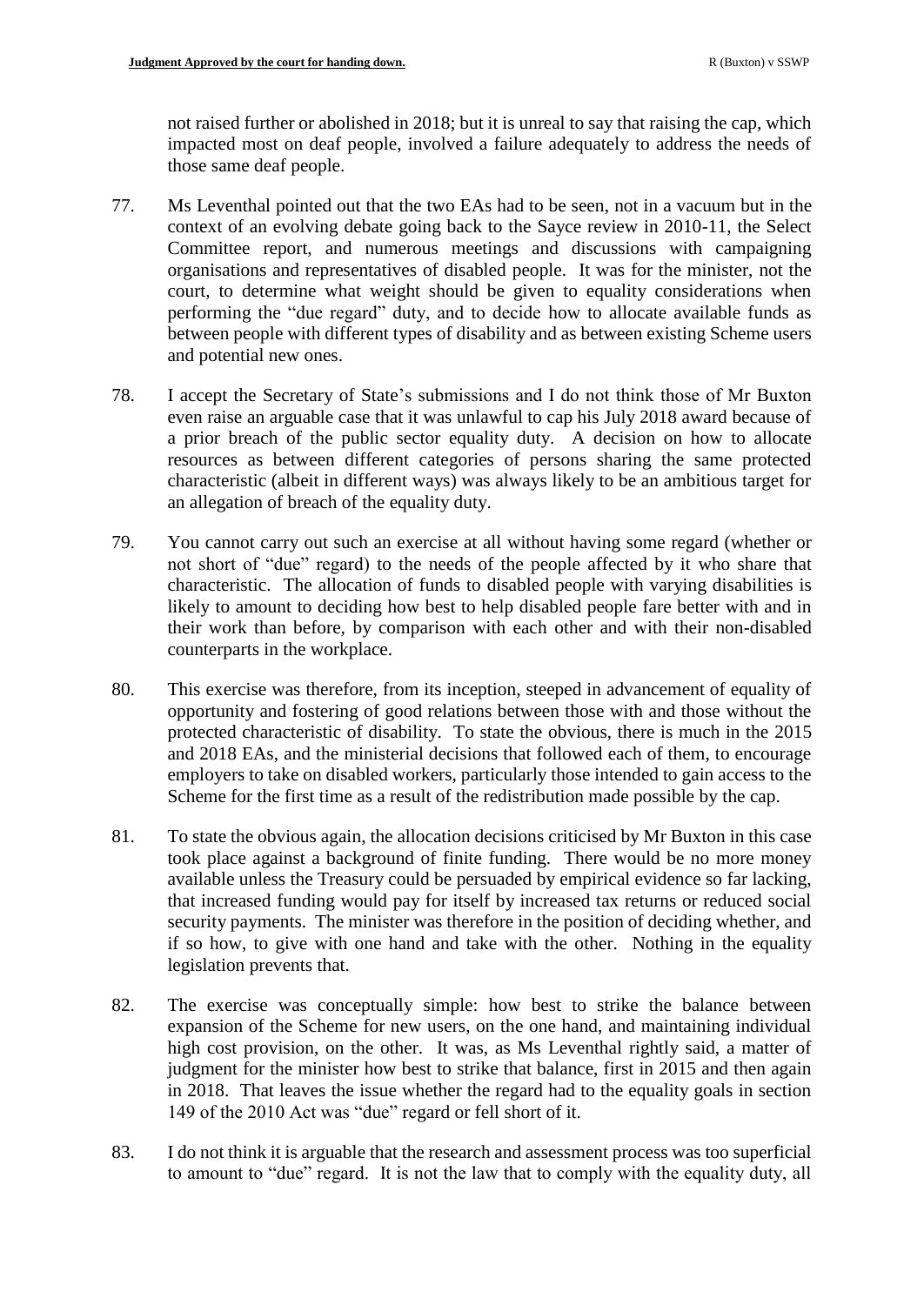possible research must always be carried out and assessed before a decision is made. The level of scrutiny of the proposals under consideration here was sufficient to comply with the duty, which was in the mind of the minister on both occasions; cf. the helpful discussion of the duty and recent authorities, in the judgment of Laing J at [34]-[41] in *R (DAT and BNM) v. West Berkshire Council* [2016] EWHC 1876 (Admin).

- 84. I also reject the submission that the minister wrongly took account of reasonable adjustments which employers are not obliged to make but might be willing to make; or, conversely, wrongly failed to take into account reasonable adjustments which employers are obliged to make but have not made or may or may not be willing to make in the future. This part of the argument treats the obligation, or lack of it, to provide reasonable adjustments, as a black and white issue in each case.
- 85. The reality is very different; there is usually room for debate about whether a desired adjustment is reasonable and obligatory for the employer, as many employment tribunal decisions demonstrate. There is no want of due regard for the legislative aims where a decision maker considers, without exhaustive research, the extent to which employers are providing such adjustments, or may or may not provide them in the future, or the extent to which their willingness to do so without compulsion has changed, or may change.
- 86. Nor does any arguable breach of the duty arise in this case from striking the balance, referred to above, in such a way as to favour those who have yet to gain access to the Scheme at all, to facilitate their access to jobs they do not yet have, over those already receiving high cost awards under it, to facilitate their rise to the higher echelons of the businesses and professions in which they are already employed.

For those brief reasons, the first ground of challenge is not arguable. I agree with Ms Leventhal's description of the criticisms levelled by Mr Buxton as merely forensic. I therefore do not grant permission to amend the claim to enable Mr Buxton to advance it and, if the amendment had been allowed, I would not have granted permission for the amended challenge to proceed on the public sector equality duty ground.

## Second Ground: Indirect Discrimination

- 87. Secondly, it is said that the cap on Mr Buxton's award in July 2017 is unlawful because the cap is indirectly discriminatory, contrary to section 19 of the 2010 Act. The cap, it is submitted, is a service provided in the exercise of a public function, therefore engaging the prohibition against indirect discrimination in section 19.
- 88. Ms Hannett submitted that the cap is a provision, criterion or practice (PCP). It applies to recipients of Scheme funding who do not share the relevant protected characteristic, deafness, as it applies to those who do possess that characteristic; but it puts the latter at a particular disadvantage (often called group disadvantage) when compared with recipients of Scheme funding who are disabled in other ways but not deaf. The cap also puts Mr Buxton personally at that disadvantage (individual disadvantage).
- 89. Ms Hannett submitted that the Secretary of State, on whom the burden lies, cannot show that the cap is a proportionate means of achieving a legitimate aim. It is the cap that must be justified, not its effect. The legitimate aim, or objective, must be sufficiently important to justify limiting a fundamental right (i.e. the right to equal treatment); the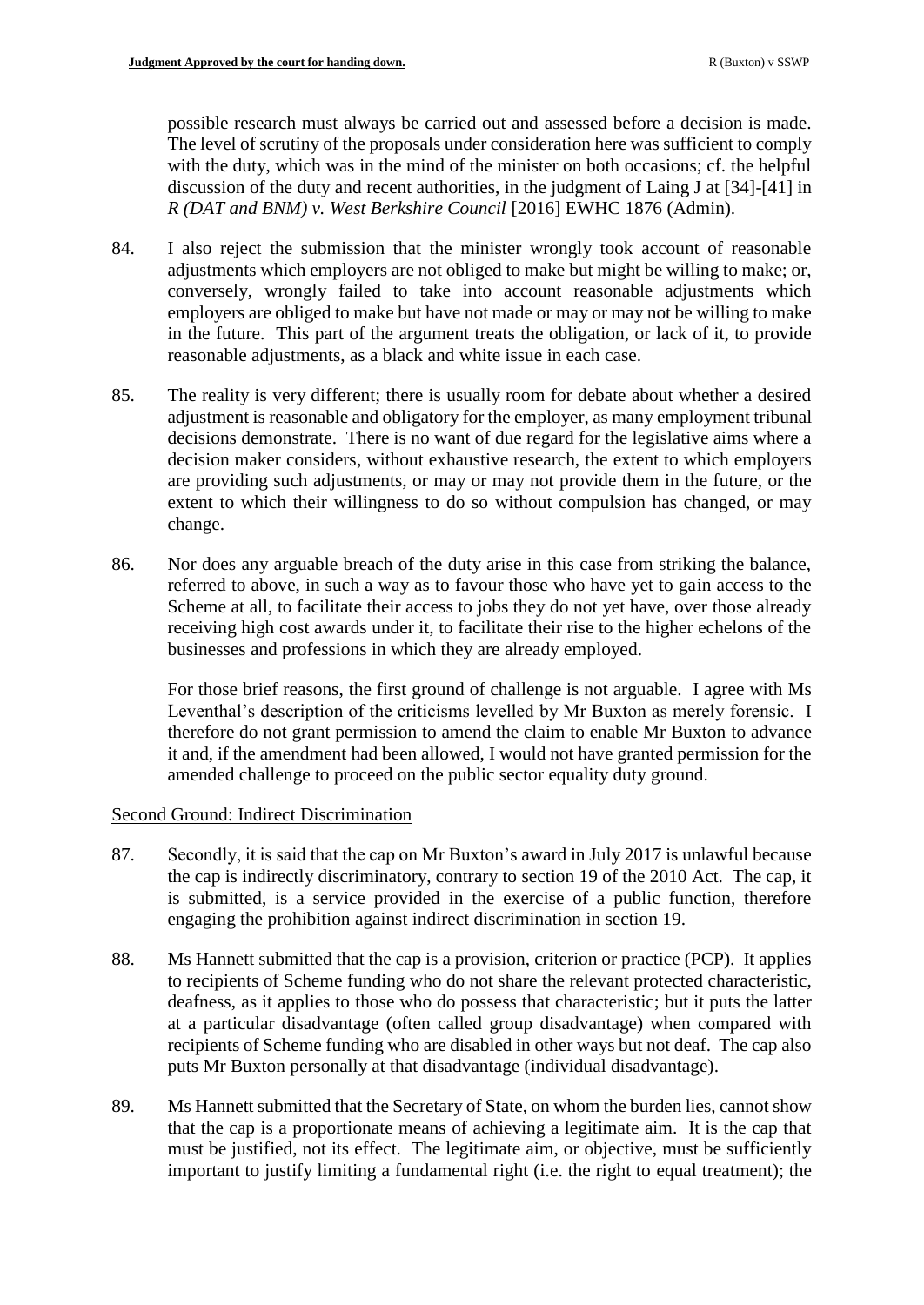measure adopted must be rationally connected to the objective; and the means chosen must be no more than is necessary to accomplish the objective (*R (Elias) v. Secretary of State for Defence* [2006] 1 WLR 3213 per Mummery LJ at [164]).

- 90. It is agreed that section 19 is engaged. Either the Secretary of State is a "serviceprovider", "concerned with the provision of a service to the public or a section of the public" within section 29(1), read together with section 31(3) and (4); or, if that is wrong, she is exercising "a public function that is not the provision of a service to the public or a section of the public", within section 29(6). Either way, she must not discriminate: see section 29(2) and (6).
- 91. The Secretary of State now accepts that the cap is a PCP; that, while it applies alike to deaf people and people with other types of disability, it subjects the former to a group disadvantage as compared with the latter; and that it puts Mr Buxton as an individual to the same disadvantage. She accepts that the test of justification is that relied on by Mr Buxton, derived from Mummery LJ's judgment in the *Elias* case, in turn drawing on earlier case law; and that the burden is on her to establish that the cap, and not its effect, is justified.
- 92. The issue, therefore, is whether the Secretary of State can show, applying those tests, that the cap is justified in point of fact. Mr Buxton says she cannot. In truth, Ms Hannett argues, the aims relied on by the Secretary of State are "premised on costs alone" and, as such, not legitimate. Ms Hannett submits that none of the four aims advanced by the Secretary of State is legitimate.
- 93. The first professed aim is to broaden access to the Scheme. There is no rational connection between imposing a cap and achieving that aim, Ms Hannett submits. The second aim is to induce employers to make reasonable adjustments more readily. This, it is argued, is merely an attempt to offload cost onto employers or, failing that, onto employees themselves. The third stated aim of obtaining value for money is merely the aim of saving money; while in the case of the fourth, to ensure fairness in the distribution of the Scheme's funds, there is no rational connection between the cap and that aim.
- 94. As to proportionality, Ms Hannett makes the following main points. The uncontradicted, albeit not agreed, evidence is that Scheme pays for itself by yielding £1.48 for every pound spent. Therefore the fiscal aims of the Secretary of State count for little. The savings the cap is supposed to generate are likely to be illusory because of the propensity of those subject to the cap to increase their awards to the level of the cap, according to the 2018 EA.
- 95. Further, Ms Hannett submitted that the Secretary of State had failed to show there is no less intrusive way of achieving her aims, in a manner that does not impact so severely on deaf people. The effect of the cap in both its original and revised form falls almost entirely on deaf people who are, of course, already disadvantaged by their disability.
- 96. There is already evidence of prejudice caused to them by the cap, leading some to work "non-communication" days and putting strain on their relations with their employers. There are no exceptions, no discretion to waive the cap and no assessment is made of whether to require the employer to "plug the shortfall". The cap will tend to drive deaf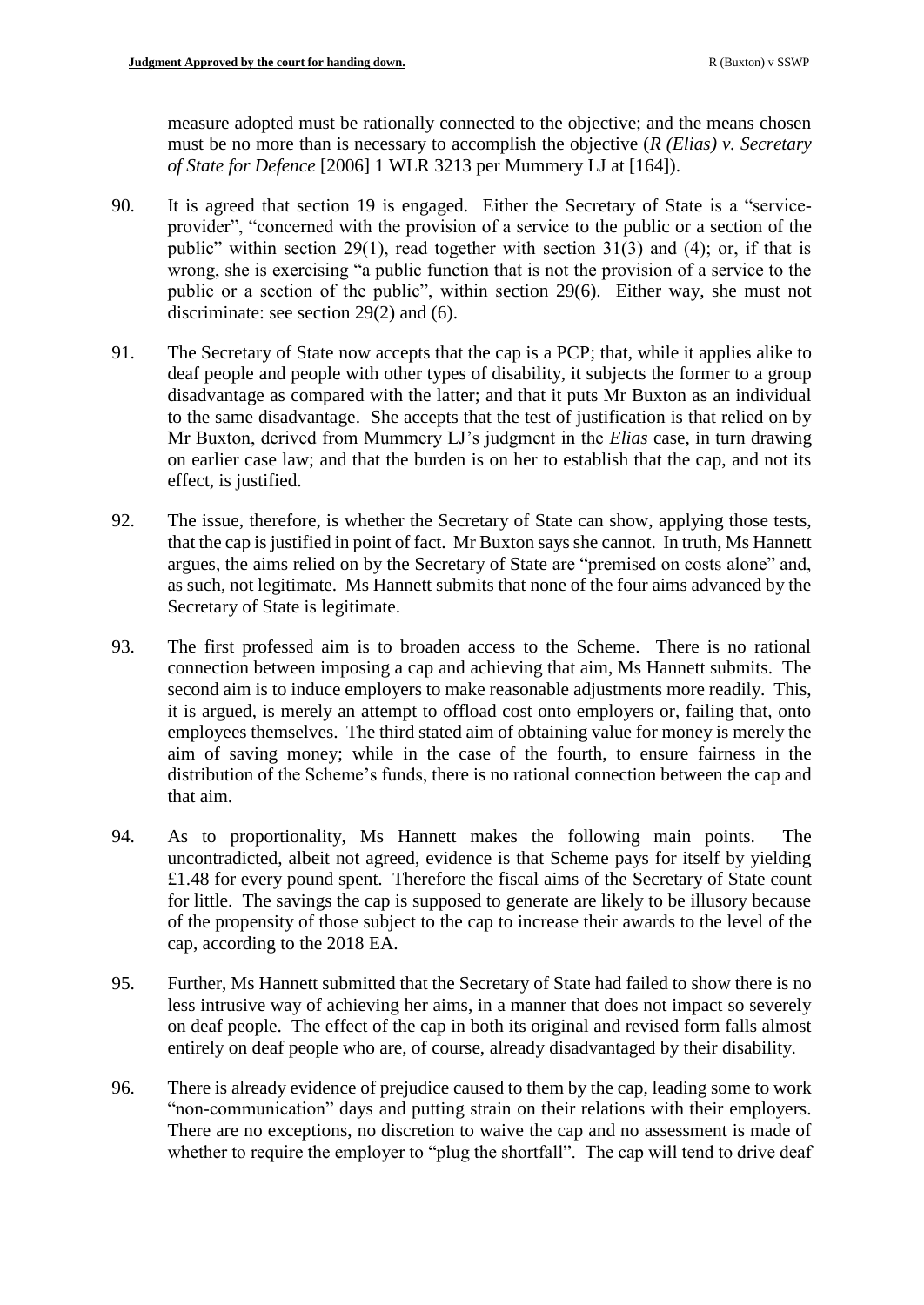people out of managerial jobs and into manual and unskilled jobs requiring lower levels of support, she argued.

- 97. For the Secretary of State, Ms Leventhal accepted the challenge of proving that the cap was justified even though it has a disparate adverse impact on the affected deaf people, including Mr Buxton himself. She submitted that when applying the three stage test of justification to a measure such as the cap, a legitimate social policy objective decided upon by a government body in the area of social and employment policy, must be held to qualify as a legitimate aim: *Brachner v. Pensionsversicherungsanstalt* Case C-123/10, CJEU, at [70].
- 98. Further, she submitted that "in choosing the measures capable of achieving the aims of their social and employment policy, the Member States have a broad margin of discretion" (*ibid*. at [73]).; and that the measure must be held to be proportionate will be met if the aim is "unrelated to any discrimination" and that the decision maker "could reasonably take the view that the means chosen were suitable for attaining that aim" (*ibid*. at [74]).
- 99. This approach is similar to that of the common law and of domestic law applying article 14 of the Convention; "great weight" should be placed on the judgment of those charged with administering a benefits system as an instrument of social policy, since government departments and public authorities, not the courts, are the "experts in administration" (per Lady Hale PSC at [36(6)] in *R (C) v. Secretary of State for Work and Pensions* [2017] 1 WLR 4127); cf., in the context of indirect discrimination, at [44]).
- 100. It was wrong, said Ms Leventhal, to describe the cap as merely a cost saving measure. The budget remained the same, having increased in real terms year on year since 1994, but awards would be spread among more people. The other aims were to influence the behaviour of employers, provide better value for money and ensure fairness in distributing the finite funds available. These aims go beyond just saving costs.
- 101. Next, she submitted that there is a rational connection between the level at which the cap is set and the achievement of these aims. The increase from 1.5 to 2 times average annual salary reflects representations made by Mr Buxton and others of like mind, while furthering the objective of spreading the fruits of the Scheme to greater numbers of disabled people. This strategy is intended to enhance equality of opportunity and foster good relations.
- 102. As for proportionality, the appropriate margin of appreciation must be accorded to the minister, said Ms Leventhal. The judgment whether to have a cap and how high to set it, was primarily for her. The revised cap was set at a level that reduced considerably the number of those affected. It was "benchmarked" by reference to prevailing NUBSLI rates. In cases where a second BSL interpreter might be needed, this could be a reasonable adjustment for the employer to provide.
- 103. The revised cap was accompanied by a host of "mitigation measures" announced in the statement to the House: guidance on best practice, continued monitoring of the impact of the cap, discretion in exceptional cases, managed personal budgets, acceptance of applications ahead of the starting date in a new job, investment in digital improvements to the application process, increased flexibility to support short periods of work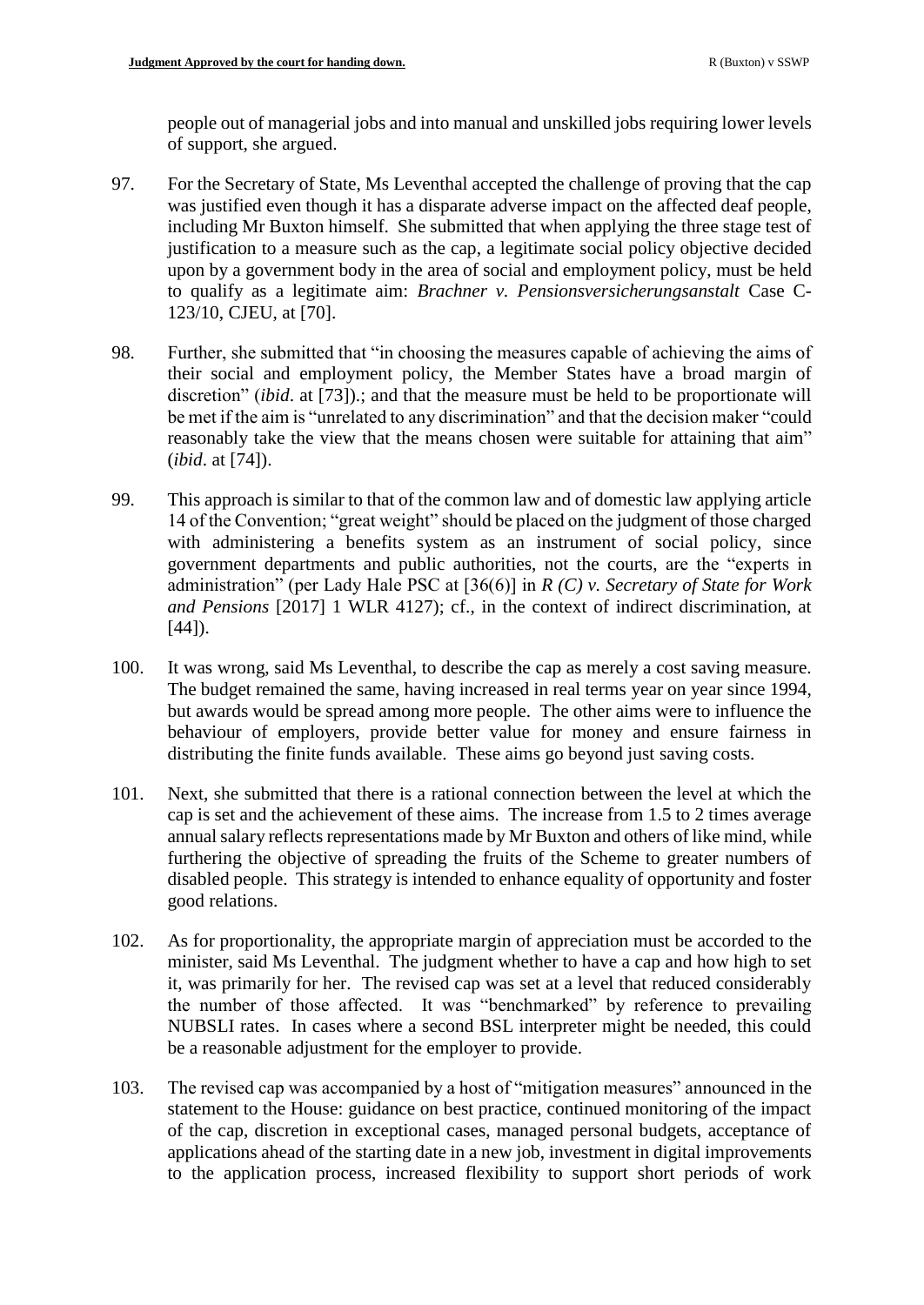experience in some cases and encouragement of technological solutions on a "risk free" trial basis.

- 104. I come briefly to my reasoning and conclusions on this second ground of challenge. I allow Mr Buxton to amend his claim to enable him to advance this ground. I find that it is arguable. All the elements for a successful indirect discrimination claim are present, subject only to the issue of justification, which it is the Secretary of State's burden to establish. The issue of justification is arguable. I grant permission for the indirect discrimination ground of challenge to proceed.
- 105. I do not, however, find that the second ground of challenge succeeds. The arguments of the Secretary of State are compelling in favour of justification. It is quite wrong to characterise the cap as purely a cost saving measure. There is no change to the budget, nor is there any ceiling to be placed on the overall pot of money, which will continue to be determined by the Treasury and set at a level commensurate with the estimated demand on the Scheme.
- 106. The changes made when the first cap was introduced in 2015 have not led to any major change in the level of expenditure on the Scheme each year. They were not intended to do so and have not done so in fact. The cap was introduced as an intended costneutral measure, changing the distribution of available funding but not its overall level. The evidence is clear that the increase in the level of the cap from April 2018 is intended to operate in the same way, while tilting the balance back again somewhat in favour of the high cost award recipients.
- 107. Second, I have no doubt that the aims of the Secretary of State in setting the cap and then revising it upwards, were and are legitimate aims. The aims are instruments of social and employment policy: to bring more disabled people into the workplace, improve compliance by employers with their duties to provide adjustments and distribute the Scheme's funds in a manner that is judged fair as between different categories of recipients. These aims are self-evidently legitimate.
- 108. Next, it is clear to me that the adjusted cap decided upon in March 2018 has a rational connection with the achievement of those aims. Put simply, the 2018 cap strikes a balance, differently from the balance struck in 2015 but a balance struck nonetheless, between potential new low cost award recipients, for whom money will be freed up, and existing high cost award recipients, who must perforce forego some of the available funds to provide the money to spend on achieving the government's aims.
- 109. I am in no doubt that the decision to set the 2018 cap at twice annual average earnings passes the test of proportionality. The court cannot judge how the balance of interests should be struck. That is the minister's job. The rationale is, however, there to be seen. The sacrifice demanded of high cost award holders, mostly deaf persons such as Mr Buxton, is pitched at a level that still leaves them enough money to pay for most or all of a BSL interpreter's services for 230 days each year at NUBSLI rates.
- 110. I cannot see any reason why the minister should not reasonably take the view that the means chosen was suitable for achieving the government's aims. The loss of income to Mr Buxton and other deaf people is less than under the more draconian 2015 cap and is, to some extent, tempered by the mitigation measures mentioned by the minister in her announcement and relied on by Ms Leventhal in her submissions.